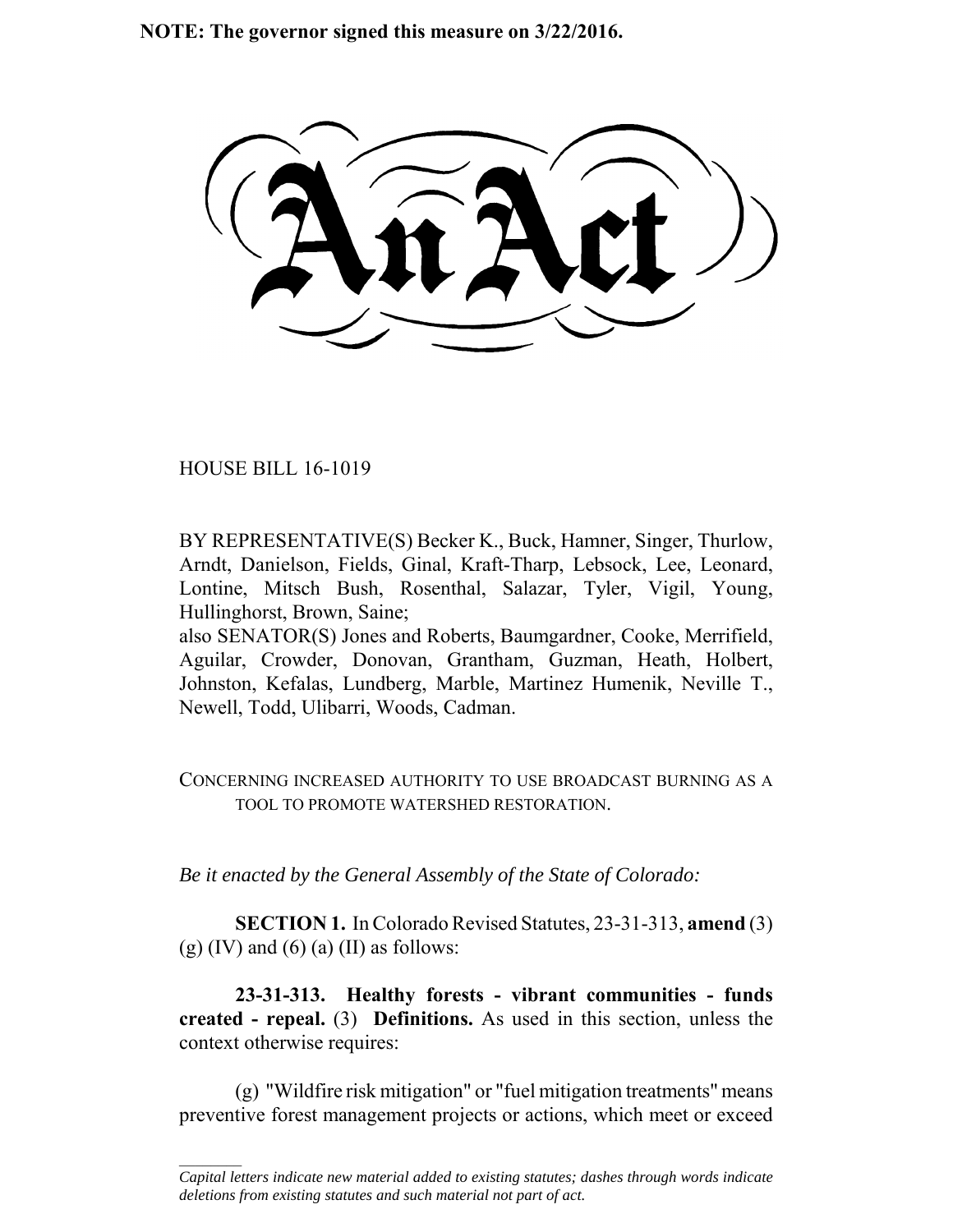forest service standards or any other applicable state rules, that are designed to reduce the potential for unwanted impacts caused by wildfires, including:

(IV) The secondary treatment of woody fuels by lopping and scattering, piling, chipping, removing from the site, BROADCAST BURNING, or prescribed burning; and

(6) **Community watershed restoration.** (a) In order to support communities and land managers in moving from risk reduction to long-term ecological restoration so that the underlying condition of Colorado's forests supports a variety of values, particularly public water supply and high-quality wildlife habitat, the forest service shall:

(II) Facilitate and work collaboratively with the division of fire prevention and control, landowners, local governments, including conservation districts created pursuant to article 70 of title 35, C.R.S., and county noxious weed program administrators and other appropriate parties, including any electric, gas, and water utilities in the affected area, to design prescribed fire AND FUEL MITIGATION TREATMENT projects and to encourage increased responsible use of prescribed fire AND FUEL MITIGATION TREATMENTS as a tool for restoring healthy forest conditions consistent with programs established pursuant to section 25-7-106 (7) and (8), C.R.S., and section 24-33.5-1217, C.R.S. The forest service shall emphasize providing training and technical assistance for landowners, local communities, and state agencies.

**SECTION 2. Applicability.** This act applies to conduct occurring on or after the effective date of this act.

**SECTION 3. Safety clause.** The general assembly hereby finds,